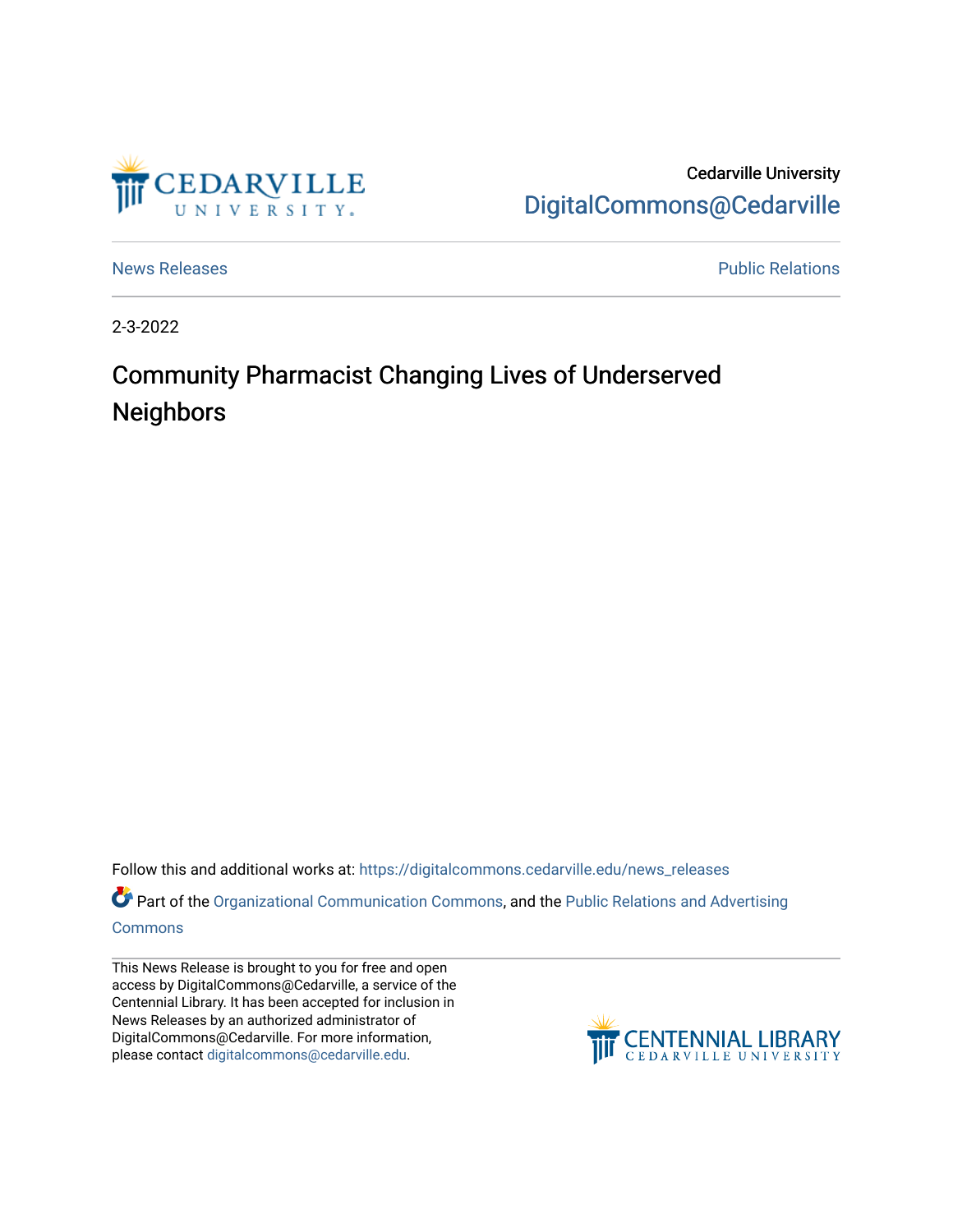**FOR IMMEDIATE RELEASE February 3, 2022**

**CONTACT:** Mark D. Weinstein Executive Director of Public Relations [937-766-8800](tel:937-766-8800) (o) [937-532-6885](tel:937-532-6885) (m) [Mweinstein@cedarville.edu](mailto:Mweinstein@cedarville.edu) @cedarvillenews

## **Community Pharmacist Changing Lives of Underserved Neighbors**

**CEDARVILLE, OHIO --** The first time Dr. Danielle Polley learned she would be working at the Society of St. Vincent de Paul in Cincinnati, Ohio, she was hesitant. She had been assigned two month long rotations there during her last year in school, but she knew little about the organization and had concerns about the daily hour-plus commute.

Polley, a 2017 Cedarville University [Doctor of Pharmacy](https://www.cedarville.edu/academic-programs/doctor-of-pharmacy) graduate, is now back and working full time for St. Vincent de Paul Charitable Pharmacy, an organization that she loves and that serves Cincinnati's underserved.

Polley, originally from Cherryfield, Maine, came to Cedarville because of its [pharmacy](https://www.cedarville.edu/academic-schools-and-departments/pharmacy)  [program](https://www.cedarville.edu/academic-schools-and-departments/pharmacy) and strong commitment to the Christian faith. It was during her last year of pharmacy school, when students have rotations every month at various pharmacies for their Advanced Pharmacy Practice Experiences (APPEs), that she was first assigned to the Charitable Pharmacy.

Polley expressed her concerns about the commute to [Dr. Thad Franz,](https://www.cedarville.edu/academic-schools-and-departments/pharmacy/pre-pharmacy/faculty-staff/pharm-pract/franz-thaddeus) vice chair of experiential programs and associate professor of pharmacy practice, but Franz encouraged her to continue on because he believed it would align well with her career goals.

He was right. Polley developed a passion for direct patient care and the work of St. Vincent de Paul during her rotations. After graduation, she completed a yearlong residency at the Charitable Pharmacy through the University of Cincinnati's PGY1 Underserved Care program and wanted to stay longer. But charitable pharmacies, as nonprofits, have few paid staff and low turnover. Those who work there usually stay because they love it. A job would be hard to find, and Polley assumed that she wouldn't be able to return to volunteer until she retired.

That changed in August 2021, when Polley received a call about a job opening at St. Vincent de Paul, where she currently serves as a clinical pharmacist and one of the primary APPE preceptors.

The latter role is important because the Charitable Pharmacy doesn't charge patients, whom it calls neighbors, for medication. Volunteers, including students, who are willing to devote their time to the pharmacy are crucial to the pharmacy's operations. The program precepts students from eight different colleges of pharmacy and hosts 80 rotations a year. Already this school year, two fourth-year Cedarville pharmacy students have worked on rotations at St. Vincent de Paul: **Erin Ballentine of Walkersville, Maryland,** and **Jessica Istifan of Cedarville, Ohio**.

"I tell students when I do their evaluations that I truly appreciate their work because we would not be able to see and impact the amount of folks we do without their help," Polley said.

"Danielle is a great pharmacist who cares about her community," said Istifan. "She does a phenomenal job at taking care of her patients and educating them about the importance of adherence and compliance."